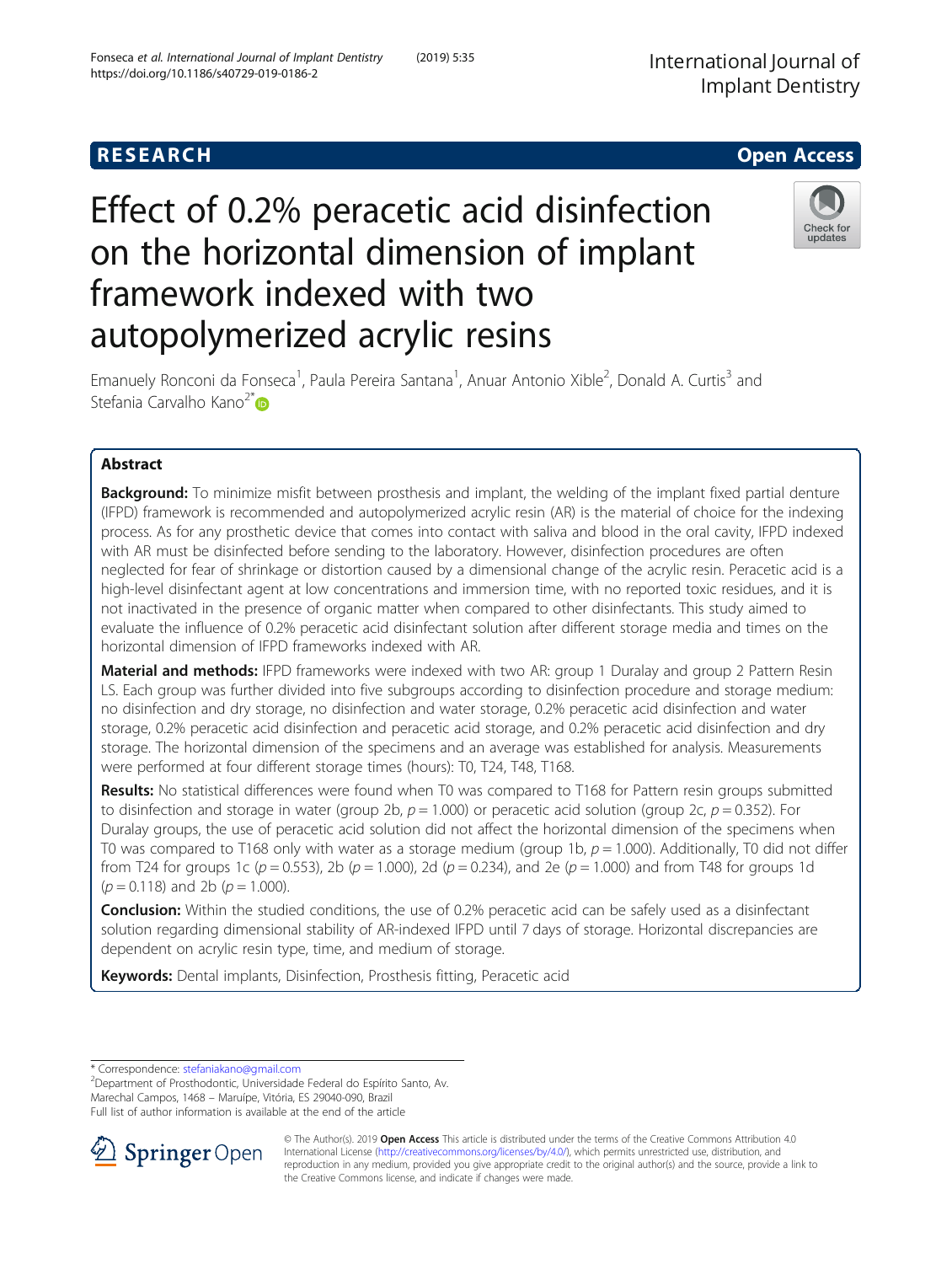The long-term outcome of treatment with an implant may be compromised by the lack of adaptation between prosthesis and implant and can result in prosthesis failure, buildup of bacteria in soft and hard tissue, reactions as mucositis and periimplantites, and even loss of osseointegration  $[1-4]$  $[1-4]$  $[1-4]$  $[1-4]$  $[1-4]$ . As the several steps involving the fabrication of the prostheses can cause distortion, the welding of the implant fixed partial denture framework (IFPD) is recommended to minimize misfit between prosthesis and implant [[5](#page-5-0)–[7](#page-6-0)]. According to Branemark [[8\]](#page-6-0), misfits at the prosthesis level of up to  $10 \mu m$  can be biomechanically accepted and is considered a passive fit prosthesis. Although vertical discrepancies are commonly used for implant misfit analysis, horizontal misfits can also be harmful and should be used to evaluate framework fabrication techniques, since linear distortion can be created by contraction during the fabrication process of the prostheses [[9\]](#page-6-0). When conventional welding is to be used, autopolymerized acrylic resin (AR) is the material of choice for the indexing process as de-scribed by Patterson [\[10\]](#page-6-0), and the behavior of the material used to index the parts to be welded should be known [[11](#page-6-0)].

As for any prosthetic device that contacts saliva and blood in the oral cavity, the IFPD joined with AR may become a vehicle for cross-contamination [\[12](#page-6-0)], therefore it should be cleaned and disinfected before being sent to the laboratory. Heat-sensitive critical and semi-critical instruments and devices can be sterilized by immersion in liquid chemical germicides having at least an intermediate level of activity [\[13](#page-6-0)].

Among the disinfectant solutions available, 2% glutaraldehyde and 1% sodium hypochlorite have been widely used, and both are linked with a variety of health effects and require longer immersion time when compared to peracetic acid. Additionally, both are inactivated by organic matter [\[13](#page-6-0)–[16\]](#page-6-0).

Peracetic acid is a liquid chemical germicide listed as a sterilant and high-level disinfection product that has been used for medical and dental purposes [\[16](#page-6-0)–[20\]](#page-6-0). The increased interest on peracetic acid is due to its effective broad-spectrum disinfection properties with bactericidal, virucidal, and sporicidal effect and no reported toxic residues [[17\]](#page-6-0). Peracetic acid acts rapidly against all microorganisms even at low concentrations and low immersion time and is not inactivated in the presence of organic matter when compared to other disinfectants such as sodium hypochlorite and glutaraldehyde [[13,](#page-6-0) [17](#page-6-0)]. There is also a concern about the effect of these disinfectants on acrylic resin properties [\[17\]](#page-6-0).

Autopolymerized acrylic resin presents polymerization shrinkage, which it may be influenced by storage time and medium [[21](#page-6-0)–[25](#page-6-0)], suggesting that indexed prostheses should be sent as soon as possible for laboratory processing to minimize distortion. Usually, the period from clinical indexing procedure and laboratory processing takes 24 or more hours to be performed and can take longer if dental clinics and laboratory are not located in the same area.

The main objective of this work was to evaluate the horizontal dimensional stability of IFPcection with 0.2% peracetic acid solution and after different media and times of storage.

#### Material and methods

#### Specimen fabrication

On a master template with two external hexagon-type implants of 3.75 mm and 4.1 mm platform (Neodent, Curitiba, Paraná, Brazil), metal IFPD infrastructures were fabricated using hexagonal UCLA casting cylinders (Neodent, Curitiba, Paraná, Brazil) attached by 2.5 mm in diameter cylindrical prefabricated wax bar (Ceras Babinete Ltda, Maringá, Paraná, Brazil) positioned 4 mm above the base (Fig. 1).

Waxed specimens were included and cast with CoCr alloy (CoCr DeguDent, Dentsply, São Paulo, Brazil) by centrifugal technique, following the manufacturer's recommendations. After casting, specimens were sandblasted and internal surfaces were inspected with a 3.5× magnifier (Bio-Art, São Carlos, São Paulo, Brazil). Each specimen was then sectioned with an aluminum oxide disc (Dentorium International Incorporated, New York, USA) with an approximate thickness of 0.3 mm.

#### Indexing process

Specimens were manually screwed in place and 32 Ncm torque was applied to the screws with a torque wrench (Ratchet Wrench, Neodent, Curitiba, Brazil), indexed with AR, and allowed to cure for 10 min. During the indexing procedure, autopolymerized acrylic resin was



Fig. 1 UCLA casting cylinders attached with wax bar before casting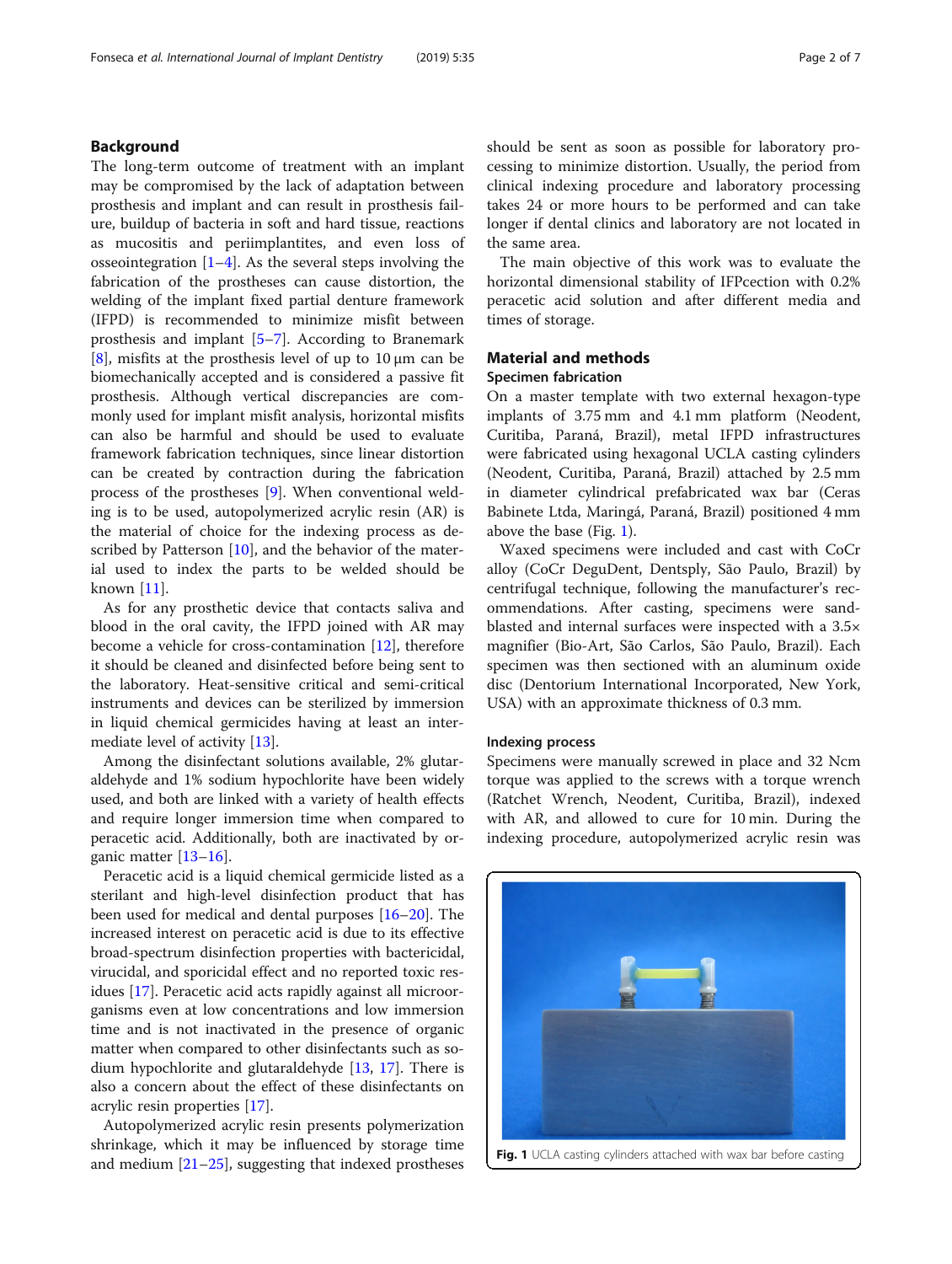inserted with the aid of a brush using the technique described by Nealon [\[26\]](#page-6-0) and a silicon model to standardize AR volume (Fig. 2).

# Measurement of the horizontal dimension of the specimen

All IFPD frameworks were unscrewed from the master model (Fig. 2c) and were taken to the video optical measuring instrument for image processing (Tesa Visio 200 model, Renes, Switzerland) with an accuracy of 1 μm, to measure horizontal dimension alteration. The horizontal dimension was the total length between the abutments at the most distal prosthetic surface of the IFPD on the  $x$ -axis of the machine and was completed with transmitted light illumination (Fig. [3](#page-3-0)).

The first measurement was performed 10 min after polymerization of AR (T0). To evaluate the effect of storage time and storage medium on the horizontal dimension of the AR, additional measurements were taken at three different moments (Table [1\)](#page-3-0): T24, 24 h of storage; T48, 48 h of storage; and T168, 168 h or 7 days of storage.

Each specimen at each moment of analysis was measured three times, and a mean horizontal dimension (millimeters) of each specimen was obtained. All measurements were completed by a single clinician who was blinded to both the disinfection/storage procedure and type of AR.

During the whole experimental period, specimens were stored in controlled room temperature  $(20 \pm 2 \degree C)$ and 50% relative air humidity.

#### Disinfection/storage procedures and specimen grouping

The specimens were aleatorily divided into two groups according to the AR used: group 1 Duralay (Reliance Dental Mfg. Co., IL, USA) and group 2 Pattern Resin LS (GC AMERICA Inc., IL, USA). Further, each group was divided into five subgroups with 16 specimens each  $(n = 16)$  according to disinfection/storage condition (Table [2\)](#page-3-0).

Groups 1a and 2a were not submitted to the disinfection procedure and were stored in water. Groups 1e and 2e were not submitted to the disinfection procedure and were stored in dry condition. Groups 1b, 2b, 1c, 2c, 1d, and 2d were submitted to the same disinfection protocol but different storage conditions after disinfection. Groups 1b and 2b were stored in water, groups 1c and 2c were stored in 0.2% peracetic acid, and groups 1d and 2d were stored in dry condition.

The disinfection protocol used was a high-level disinfection according to the manufacturer's recommendation and consisted of a 10 min immersion in 0.2% peracetic acid (PERAX RIO, Rioquímica, São José do Rio Preto, São Paulo, Brazil), followed by rinsing in physiological solution of 0.9% sodium chloride (Arboreto, Juiz de Fora, Minas Gerais, Brazil).

Groups 1a, 2a, 1e, and 2e were not submitted to a disinfection procedure and were used as a control group to compare the horizontal dimensional change when specimens are submitted to disinfection procedure with 0.2% peracetic acid (groups 1b, 2b, 1c, 2c, 1d, and 2d).

Data were treated with the statistical program SPSS 24 (IBM, Armonk, NY, USA) with repeated measures ANOVA and differences established with a Bonferroni test. The significance level adopted was 5%.

#### Results

The results for the horizontal dimension (mean and standard deviation) for all groups according to the time of storage are presented in Table [3.](#page-4-0) Post hoc Bonferroni test was used to detect differences between groups.

The use of 0.2% peracetic acid as disinfectant did not affect the horizontal dimension of Pattern resin groups when T0 was compared to T168 if specimens were not stored in dry medium (group 2b,  $p = 1.000$ ; group 2c,  $p = 0.352$ ). The same was true for Duralay resin groups only when stored in water (group 1b,  $p = 1.000$ ). The use of 0.2% peracetic acid as disinfectant followed by water storage did not alter the horizontal dimension of Pattern resin (group 2b) when T0 was compared to all storage times (T24, T48, T168) ( $p = 1.000$ ).

After disinfection, horizontal contraction was observed after 24 h (T24) for groups 2c, 1b, and 1d and after 48 h (T48) for groups 2c, 2d, 1b, and 1c ( $p \le 0.05$ ). When comparing storage medium (dry  $\times$  water) and no disinfection, Duralay resin groups (1a and 1e) presented a



Fig. 2 a, b Silicon model to standardize resin volume. c IFPD indexed with acrylic resin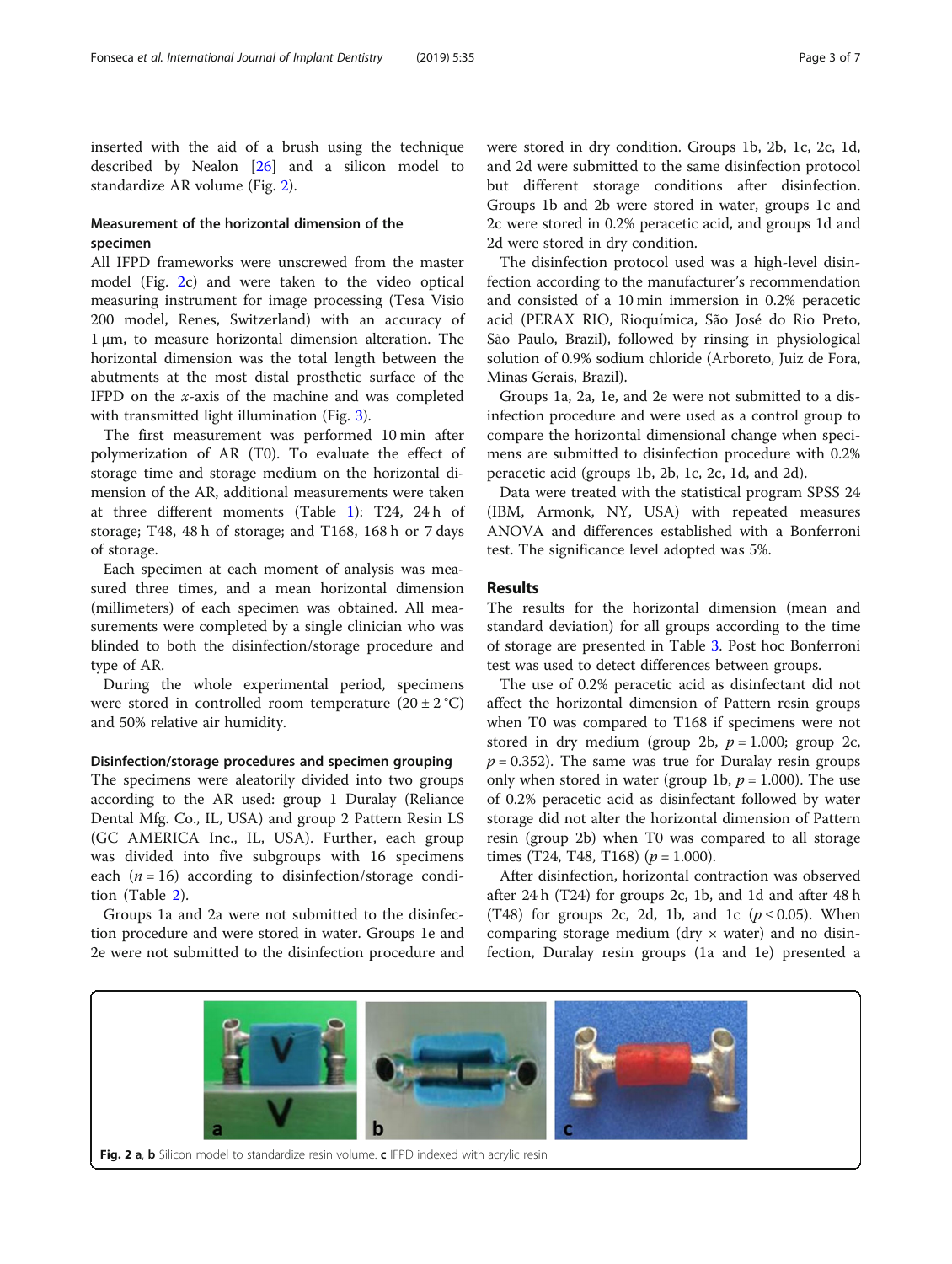<span id="page-3-0"></span>

statistically significant reduction of the horizontal dimension when T0 was compared to all storage times (T24, T48, and T168). For Pattern resin groups (2a and 2e), when T0 was compared to T168, no differences were found for group 2a ( $p = 0.053$ ) and 2e ( $p = 0.208$ ) and also when T0 was compared to T24 for group 2e  $(p = 1.000)$ . Figure [4](#page-5-0) shows the variance of horizontal dimension for all groups analyzed.

#### **Discussion**

The guidance of the American Dental Association and the Center for Disease Control and Prevention recommend that all denture devices must be disinfected before they are sent to the laboratory technician to eliminate cross-contamination [[27](#page-6-0)]. In this study, we used 0.2% peracetic acid for disinfection of the specimens and as storage medium after indexing the IFPDs with acrylic resin, to assess whether peracetic acid as a disinfection product and as a storage medium would cause horizontal dimensional changes on the acrylic resin used to index IFPDs for soldering.

The use of peracetic acid on microbiological disinfection was reported previously [\[28](#page-6-0)] and successfully managed the disinfection of the samples after 5 min and 10 min of immersion [\[17](#page-6-0), [28](#page-6-0)]. In our study, the disinfection protocol with 0.2% peracetic acid consisted of 10 min immersion, according to the manufacturer's recommendation for high-level disinfection. Results of this study

Table 1 Description of storage time

| Storage time     | Description                |
|------------------|----------------------------|
| T <sub>0</sub>   | Initial measurement        |
| T <sub>24</sub>  | 24 h of storage            |
| T48              | 48 h of storage            |
| T <sub>168</sub> | 168 h or 7 days of storage |

Table 2 Group description according to disinfection procedure and storage medium  $(n = 160)$ 

| Description                                                                     | Group 1 (Duralay)<br>$(n = 80)$ | Group 2 (Pattern)<br>$(n = 80)$ |
|---------------------------------------------------------------------------------|---------------------------------|---------------------------------|
| No disinfection, water storage                                                  | 1a                              | 2a                              |
| Disinfection in 0.2%<br>peracetic acid for 10<br>min and water storage          | 1b                              | 2 <sub>b</sub>                  |
| Disinfection in 0.2%<br>peracetic acid for 10 min<br>and peracetic acid storage | 1с                              | 2c                              |
| Disinfection in 0.2%<br>peracetic acid for 10 min<br>and dry storage            | 1d                              | 2d                              |
| No disinfection,<br>dry storage                                                 | 1e                              | 2e                              |

showed that the use of 0.2% peracetic acid for disinfection with water storage (group 2b) or disinfection and as a storage medium (group 2c) produced no significant horizontal dimensional alteration after 7 days (T168) for Pattern resin groups. For Duralay resin, the use of 0.2% peracetic acid produced a positive significant horizontal dimension alteration when compared to groups 1a and 1e where no disinfection was performed and contraction was observed in all times of storage. Peracetic acid was useful in compensating the shrinkage of the resin for groups 1b (T168), 1c (T24), and 1d (T48).

Superficial changes of the acrylic resins have been evaluated by Chassot et al. [\[17](#page-6-0)] who demonstrated that peracetic acid did not affect superficial roughness and color of the resins. However, limited literature is available about the effect of the peracetic acid solution on metallic surfaces [\[18,](#page-6-0) [28](#page-6-0)] and further studies are needed. Additionally, some authors have reported adverse effects of exposure to peracetic acid in higher concentrations (2%) by hospital cleaning staff, such as work-shift eye and upper and lower airway symptoms [[29\]](#page-6-0), but no report is available for low concentration as 0.2% peracetic acid solution in dental use.

McDonnell et al. [\[21\]](#page-6-0) evaluated the accuracy of Pattern and Duralay resin as indexing material after 15 min, 2 h, and 24 h, using the Sheffield 1-screw test as an outcome measure. They found that both acrylic resins were assessed accurately for fit 15 min after polymerization only. The authors recommended that implant assemblies should be invested as soon as possible. Also, according to McDonnell et al. and Dumbrigue et al. [\[21](#page-6-0), [30](#page-6-0)], AR suffers volumetric shrinkage in the first 24 h. The conclusion of the authors was related only to the polymerization properties of the acrylic resin, considering storage in a dry medium. In our study, AR contraction was observed after 24 h of storage for most of the groups of Duralay resin groups (groups 1a, 1b, 1d, and 1e),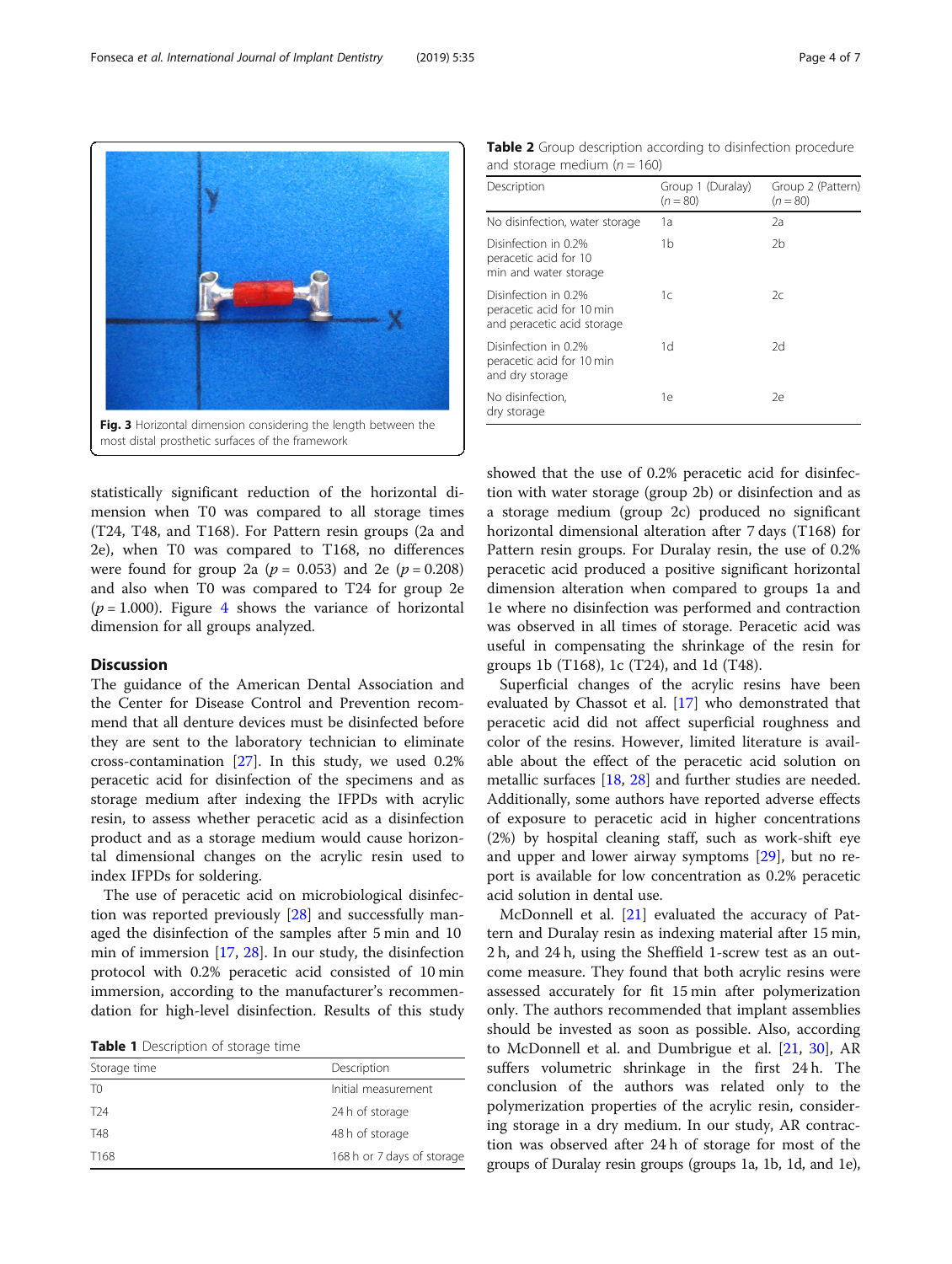except for group 1c  $(p = 0.553)$ , where disinfection and storage were performed with 0.2% peracetic acid. And for Pattern resin groups, contraction after 24 h (T24) was observed for groups 2a (no disinfection and storage in dry medium) and 2c (disinfection and storage in peracetic acid solution). According to our findings, laboratory processing of Pattern resin disinfected with 0.2% peracetic acid should be delayed for more than 48 h at least, to overcome AR shrinkage at 24 h and 48 h, when also stored in 0.2% peracetic solution. If stored in dry medium, laboratory processing should be performed within 24 h (Fig. [4](#page-5-0)). If stored in water, right after 0.2% peracetic acid disinfection, laboratory processing can be done until 7 days without horizontal dimensional change of the AR.

On the other hand, results obtained by Pattern resin (groups 2b, 2c, and 2d) that were immediately immersed in a 0.2% peracetic solution for 10 min demonstrated a contraction after 24 h (group 2c) and 48 h (groups 2c and 2d), but after 7 days of storage (T168), the horizontal dimension of the specimens was the same as initial measures (T0) for groups 2b  $(p = 1.000)$  and 2c  $(p = 0.352)$ ; therefore, laboratory processing should be delayed. For the Duralay resin group, laboratory processing should be delayed for 7 days for group 1b, 24 h for group 1c, and 48 h for group 1d, when horizontal dimension was the same as the initial dimension (T0).

When comparing the two types of acrylic resin (Pattern  $\times$  Duralay), most of Pattern resin groups recovered its initial horizontal dimension after 7 days (T168) of storage, regardless of the type of storage (dry × water × peracetic acid) and the use of disinfection solution (no disinfection  $\times$  disinfection), except for group 2d (disinfection followed by dry storage medium). The Duralay resin group, however, presented no consistent results. Groups not submitted to disinfection (groups 1a and 1e) showed contraction in all storage times, and for those groups submitted to disinfection (groups 1b, 1c, and 1d), only the storage water (group 1b) recovered the horizontal dimension after 7 days.

A couple of limitations must be cited in this study: although one of the purposes of it was to simulate the real clinical steps of indexing IFPDs, it must be considered that a real IFPD would ideally present a larger soldering area, around 9 mm<sup>2</sup>, and therefore, it would need a larger amount of AR for the indexing process. Ultimately, results could evidence differently from the present study. A second limitation was that AR used for indexing IFPDs are subjected to dimensional changes that vary from contraction to expansion, but it is not clear how much of each contribute to the changes observed over the time and if any other factor may play a role in the process. Therefore, further studies should be directed to compare different amounts of resins.

<span id="page-4-0"></span>Table 3 Mean values and standard deviation of the horizontal dimension of the specimens (millimeters) for all groups at all storage time ( $n = 160$ )

| Group | Storage time     | Mean                    | Standard deviation (SD) | р       |
|-------|------------------|-------------------------|-------------------------|---------|
| 1a    | T0               | 25,511.48 <sup>c</sup>  | 70.09                   | < 0.001 |
|       | <b>T24</b>       | 25,506.52 <sup>ab</sup> | 71.44                   |         |
|       | T48              | 25,504.1 <sup>a</sup>   | 70.61                   |         |
|       | T168             | 25,507.4 <sup>b</sup>   | 70.63                   |         |
| 1b    | T <sub>0</sub>   | 25,525.54 <sup>b</sup>  | 50.6                    | < 0.001 |
|       | T <sub>24</sub>  | 25,518.87 <sup>a</sup>  | 50.28                   |         |
|       | T48              | 25,518.29 <sup>a</sup>  | 50.36                   |         |
|       | T168             | 25,524.9 <sup>b</sup>   | 50.24                   |         |
| 1c    | T <sub>0</sub>   | 25,536.9°               | 45.64                   | < 0.001 |
|       | T <sub>24</sub>  | 25,534.88bc             | 42.95                   |         |
|       | T48              | 25,530.58 <sup>a</sup>  | 43.58                   |         |
|       | T168             | 25,531.6 <sup>ab</sup>  | 45.28                   |         |
| 1d    | T <sub>0</sub>   | 25,519.36 <sup>b</sup>  | 40.44                   | < 0.001 |
|       | T <sub>24</sub>  | 25,512.52 <sup>a</sup>  | 40.33                   |         |
|       | <b>T48</b>       | 25,515.35 <sup>ab</sup> | 42.55                   |         |
|       | T168             | 25,513.4 <sup>a</sup>   | 41.76                   |         |
| 1e    | T <sub>0</sub>   | 25,532.69 <sup>b</sup>  | 52.65                   | < 0.001 |
|       | T <sub>24</sub>  | $25,523.33^{a}$         | 57.56                   |         |
|       | T48              | 25,525.69 <sup>a</sup>  | 55.83                   |         |
|       | T168             | $25,524.25^a$           | 56.11                   |         |
| 2a    | T <sub>0</sub>   | 25,536.71 <sup>b</sup>  | 46.65                   | < 0.001 |
|       | T <sub>24</sub>  | 25,531.31 <sup>a</sup>  | 46.4                    |         |
|       | T48              | 25,532.81 <sup>a</sup>  | 47.22                   |         |
|       | T168             | 25,533.94 <sup>ab</sup> | 45.72                   |         |
| 2b    | T <sub>0</sub>   | 25,541.44               | 48.77                   | 0.598   |
|       | T <sub>24</sub>  | 25,536.71               | 49.02                   |         |
|       | T48              | 25,537.29               | 50.17                   |         |
|       | T168             | 25,538.21               | 52.27                   |         |
| 2c    | T <sub>0</sub>   | 25,483.96 <sup>b</sup>  | 85.47                   | 0.001   |
|       | T <sub>24</sub>  | 25,479.67 <sup>a</sup>  | 85.96                   |         |
|       | T48              | 25,477.58 <sup>a</sup>  | 86.96                   |         |
|       | T <sub>168</sub> | 25,480.85 <sup>ab</sup> | 87.27                   |         |
| 2d    | T <sub>0</sub>   | 25,557.98 <sup>b</sup>  | 63.04                   | 0.003   |
|       | T <sub>24</sub>  | 25,554.98 <sup>ab</sup> | 62.15                   |         |
|       | T48              | 25,552.85 <sup>c</sup>  | 62.11                   |         |
|       | T168             | 25,555.21 <sup>ac</sup> | 63.04                   |         |
| 2e    | T0               | 25,538.73 <sup>b</sup>  | 56.23                   | 0.005   |
|       | T <sub>24</sub>  | 25,536.98 <sup>ab</sup> | 55.96                   |         |
|       | T48              | 25,533.42 <sup>a</sup>  | 54.06                   |         |
|       | T168             | 25,535.23 <sup>ab</sup> | 53.69                   |         |

Different letters (abc) indicate significant differences between means (Bonferroni multiple comparison test)

Significant level for Repeated measures ANOVA were in bold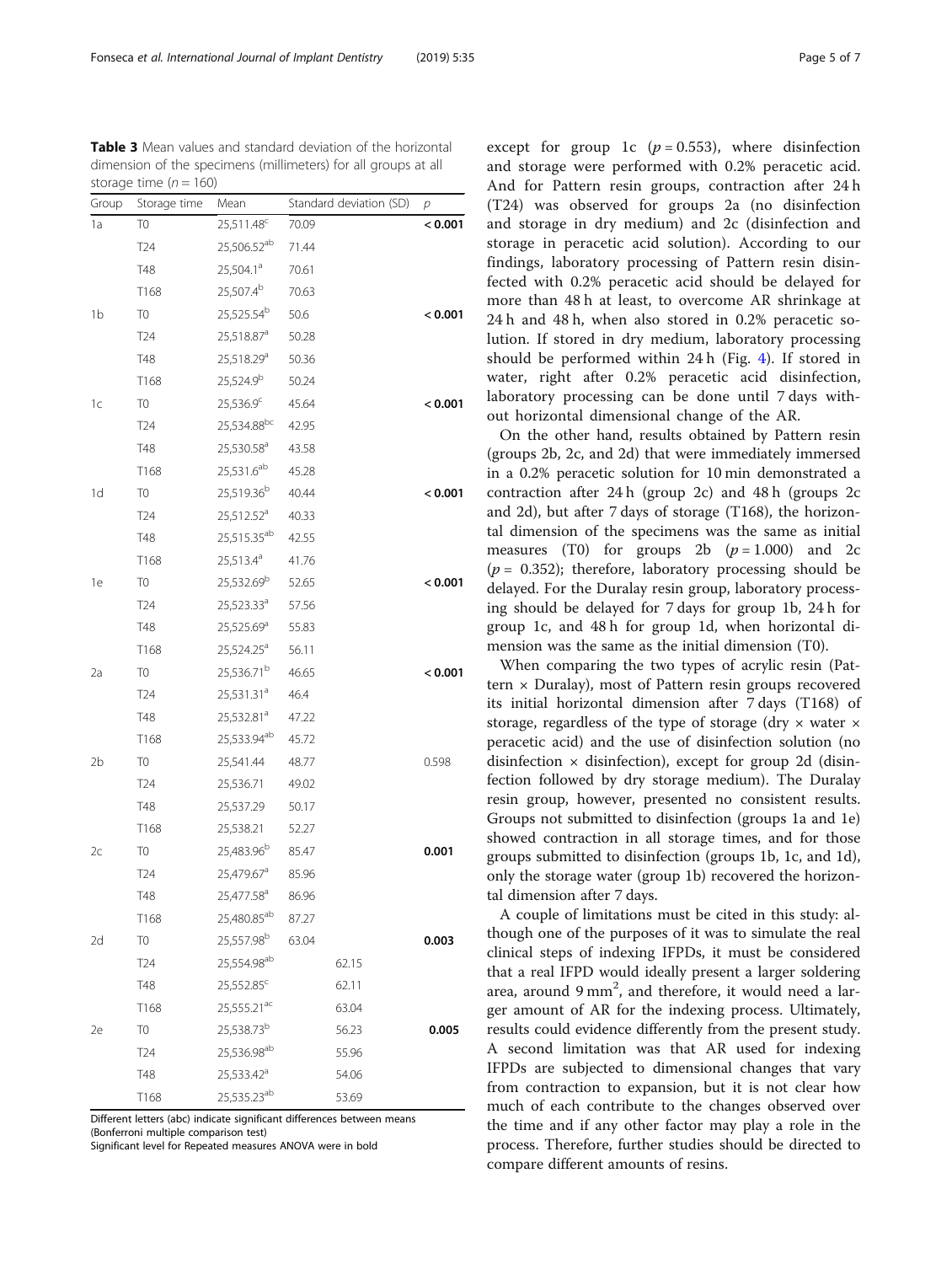<span id="page-5-0"></span>

### Conclusion

Within the studied conditions, the use of 0.2% peracetic acid can be safely used as a disinfectant solution regarding the dimensional stability of AR-indexed IFPD until 7 days of storage. Horizontal discrepancies are dependent on acrylic resin type, time, and medium of storage.

#### Abbreviations

AR: Autopolymerized acrylic resin; CoCr: Cobalt-chrome; IFPD: Implant fixed partial denture; SD: Standard deviation

#### Acknowledgements

Not applicable

#### Authors' contributions

ERF and PPS prepared the specimens, performed the tests and measurements, wrote the paper, and helped in analyzing the results. SCK worked on the measurements. SCK and AAX analyzed and interpreted the data. DAC was a major contributor in writing the final paper and also responsible for the English review of the manuscript. All authors read and approved the final manuscript.

#### Funding

This study was financed in part by the Coordenação de Aperfeiçoamento de Pessoal de Nível Superior - Brasil (CAPES) - Code 001 and Fundação de Amparo à Pesquisa e Inovação do Espírito Santo.

#### Availability of data and materials

The datasets used and/or analyzed during the current study are available from the corresponding author on reasonable request.

#### Ethics approval and consent to participate

Not applicable

# Consent for publication

Not applicable

#### Competing interests

Emanuely Ronconi da Fonseca, Paula Pereira Santana, Anuar Antonio Xible, Donald A Curtis, and Stefania Carvalho Kano declare that they have no competing interests.

#### Author details

<sup>1</sup> Clinical Dentistry Master Program, Universidade Federal do Espiríto Santo, Av. Marechal Campos, 1468 – Maruípe, Vitória, ES 29040-090, Brazil. <sup>2</sup> <sup>2</sup>Department of Prosthodontic, Universidade Federal do Espírito Santo, Av. Marechal Campos, 1468 - Maruípe, Vitória, ES 29040-090, Brazil. <sup>3</sup>Department of Preventive and Restorative Dental Sciences, School of Dentistry, University of California, San Francisco, 707 Parnassus Avenue, San Francisco, CA 94143-0758, USA.

#### Received: 4 April 2019 Accepted: 23 August 2019 Published online: 18 September 2019

#### References

- 1. Kano SC, Bonfante G, Hussne R, Siqueira AF. Use of base metal casting alloys for implant framework: marginal accuracy analysis. J Appl Oral Sci. 2004;12(4):337–47.
- 2. Helldén LB, Dérand T. Description and evaluation of a simplified method to achieve passive fit between cast titanium frameworks and implants. Int J Oral Maxillofac Implants. 1998;13:190–6.
- 3. Jemt T, Book K. Prosthesis misfit and marginal bone loss in edentulous implant patients. Int J Oral Maxillofac Implants. 1996;11:620–5.
- 4. Taylor TD, Agar JR, Vogiatzi T. Implant prothodontics: current perspective and future directions. Int J Oral Maxillofac Implants. 2000;15:66–75.
- 5. Barbosa GA, Simamoto Junior PC, Fernandes Neto AJ, de Mattos MG, Neves FD. Prosthetic laboratory influence on the vertical misfit at the implant/ UCLA abutment interface. Braz Dent J. 2007;18:139–43.
- 6. Schiffleger BE, Ziebert GJ, Dhuru VB, Brantley WA, Sigaroudi K. Comparison of accuracy of multiunit one-piece castings. J Prosthet Dent. 1985;54:770–6.